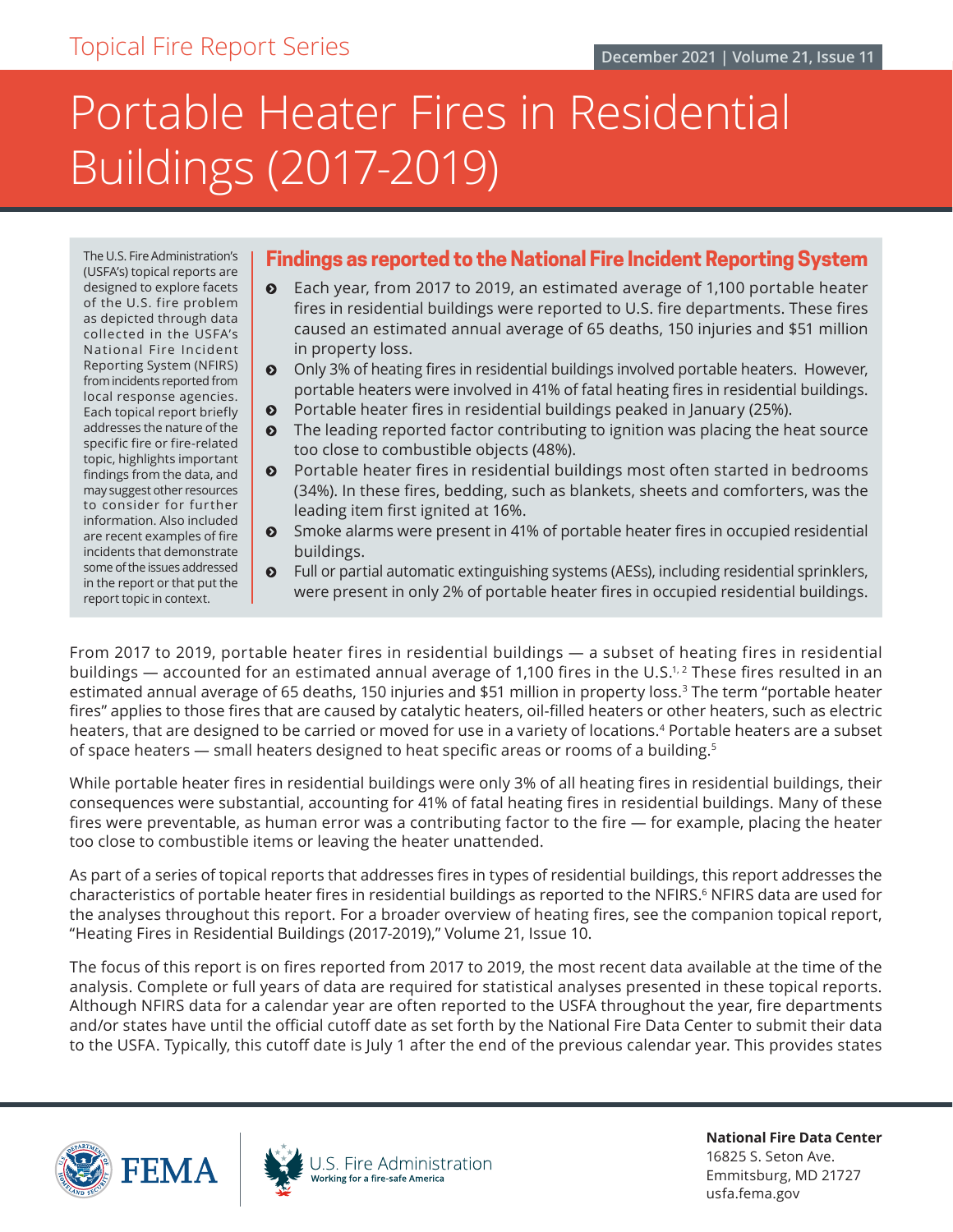with ample time to perform data quality checks and correct questionable incidents before they are set to released status in the national production database and Enterprise Data Warehouse. Once the data are released to the USFA, additional data quality reviews are completed before the data are prepared for public release.

For this report, the term "portable heater fires" is synonymous with "portable heater fires in residential buildings." "Portable heater fires" is used throughout the body of this report; the findings, tables, charts, headings and endnotes reflect the full category, "portable heater fires in residential buildings."

# **Type of fire**

Building fires are divided into 2 classes of severity in the NFIRS: "confined fires" and "nonconfined fires." Confined building fires are small fire incidents that are limited in extent to specific types of equipment or objects, staying within pots, fireplaces or certain other noncombustible containers.[7](#page-11-0) Confined fires rarely result in serious injury or large content loss and are expected to have no significant accompanying property loss due to flame damage.<sup>[8](#page-11-0)</sup> Nonconfined fires extend beyond certain types of equipment or objects. They are generally larger fires resulting in more serious injury and larger losses of property and content.

Only 2% of portable heater fires were confined fires. The few fire incident records coded as "confined" portable heater fires in the NFIRS had sufficient data to be included in the overall analyses. As a result, the remainder of this report addresses all portable heater fires in residential buildings and does not distinguish between confined and nonconfined fires.

## **Loss measures**

[T](#page-1-0)able 1 presents losses of reported portable heater fires and all other heating fires in residential buildings (i.e., excluding portable heater fires) averaged over the 3-year period from 2017 to 201[9](#page-11-0).º All of the loss measures for portable heater fires were substantially higher than the same loss measures for all other heating fires in residential buildings. Portable heater fires were mostly nonconfined fires (98%) and their associated loss measures were higher since nonconfined fires are generally larger fires resulting in serious injury and more content losses. Because 77% of all residential heating fires were confined fires, it is also expected that the loss measures for all other heating fires in residential buildings were lower as most confined fires, which are smaller, rarely result in serious injury or large content losses.<sup>[10](#page-11-0)</sup>

<span id="page-1-0"></span>

| Table 1. Loss measures for portable heater fires in residential buildings (3-year average, 2017-2019) |          |                                                                                       |  |  |
|-------------------------------------------------------------------------------------------------------|----------|---------------------------------------------------------------------------------------|--|--|
| <b>Portable heater fires in</b><br><b>Measure</b><br>residential buildings                            |          | <b>Heating fires in</b><br>residential buildings<br>(excluding portable heater fires) |  |  |
| <b>Average loss:</b>                                                                                  |          |                                                                                       |  |  |
| Fatalities/1,000 fires                                                                                | 29.3     | 1.5                                                                                   |  |  |
| Injuries/1,000 fires                                                                                  | 101.2    | 9.4                                                                                   |  |  |
| Dollar loss/fire                                                                                      | \$29,360 | \$6,100                                                                               |  |  |

Source: NEIRS 5.0.

Notes: 1. Average loss for fatalities and injuries is computed per 1,000 fires; average dollar loss is computed **per fire** and is rounded to the nearest \$10.

2. The 2017 and 2018 dollar-loss values were adjusted to 2019 dollars.

# **Where portable heater fires in residential buildings occur**

Table 2 shows that one- and two-family residences were disproportionately represented in portable heater fires.<sup>[11](#page-11-0)</sup> One- and two-family residences accounted for 85% of portable heater fires, yet they represented only 63% of residential building fires.[12](#page-11-0) Multifamily dwellings accounted for an additional 8% of portable heater fires. Multifamily dwellings, especially older apartments, condominiums and the like, often have building-wide heating systems, and the need for portable heaters may be less, perhaps accounting for the differences in portable heater fire incidence.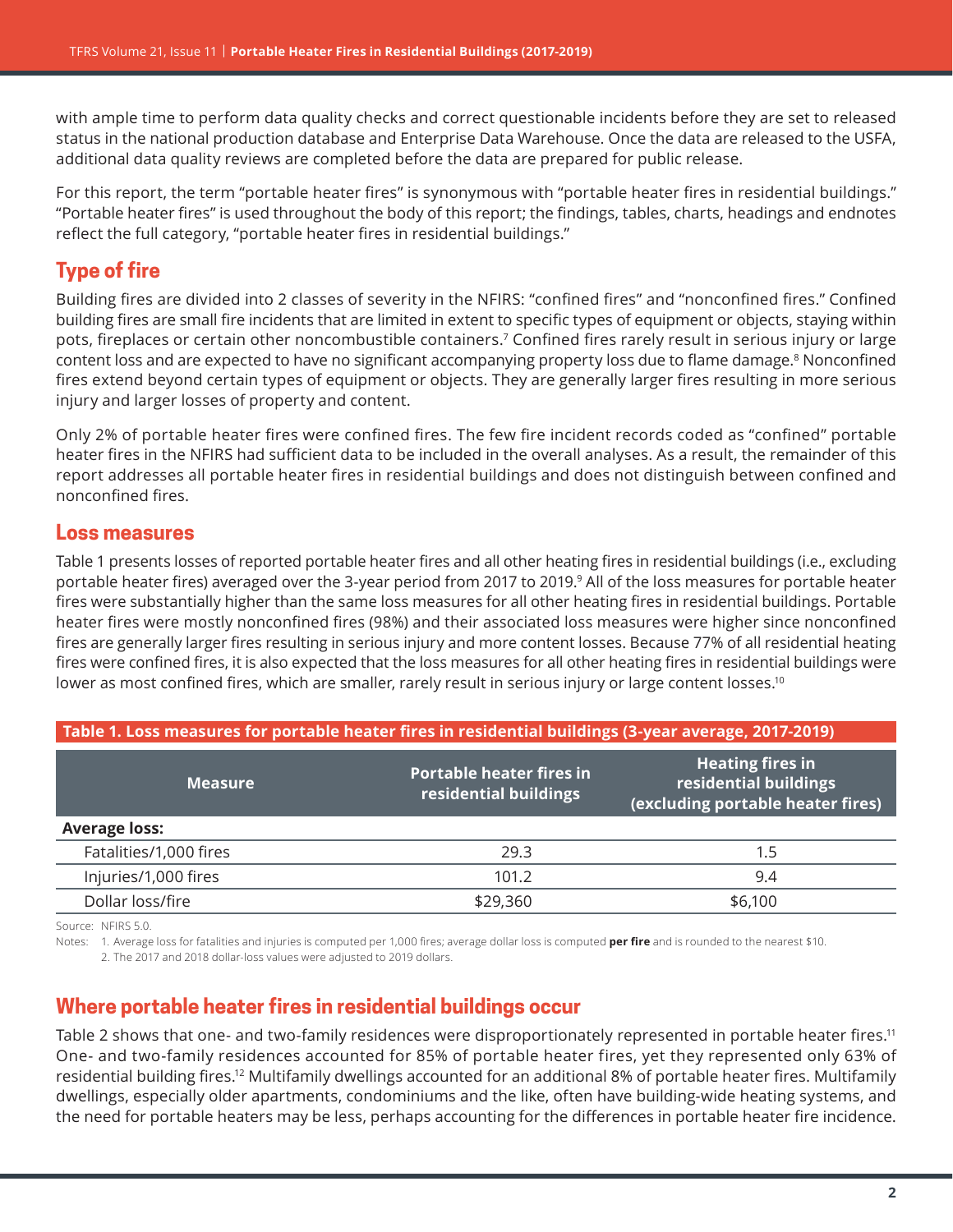#### **Table 2. Portable heater fires in residential buildings by property use (2017-2019)**

| <b>Property use</b>                      | Portable heater fires in residential buildings<br>(percent) |
|------------------------------------------|-------------------------------------------------------------|
| One- or two-family residential buildings | 85.3                                                        |
| Multifamily residential buildings        | 8.0                                                         |
| Other residential buildings              | 6.7                                                         |
| Total                                    | 100.0                                                       |

Source: NFIRS 5.0.

Table 3 shows that most portable heater fires started in bedrooms (34%) or family rooms and living rooms (15%). In an additional 23% of portable heater fires, the fire originated in other function areas (6%), vehicle storage areas (6%), bathrooms (5%) and crawl spaces (5%).<sup>[13](#page-11-0)</sup>

#### **Table 3. Leading areas of fire origin in portable heater fires in residential buildings (2017-2019)**

| <b>Areas of fire origin</b>                        | <b>Percent of portable heater fires</b><br>in residential buildings<br>(unknowns apportioned) |
|----------------------------------------------------|-----------------------------------------------------------------------------------------------|
| Bedrooms                                           | 33.6                                                                                          |
| Common room, den, family room, living room, lounge | 15.4                                                                                          |
| Other function areas                               | 6.3                                                                                           |
| Vehicle storage: garage, carport                   | 6.3                                                                                           |
| <b>Bathrooms</b>                                   | 5.3                                                                                           |
| Substructure area or crawl space                   | -4.7                                                                                          |

Source: NFIRS 5.0.

## **When portable heater fires in residential buildings occur**

As shown in Figure 1, portable heater fires were relatively constant throughout the day with some slight variations. They were generally at their lowest in some of the early morning hours (3 to 4 a.m. and 6 to 7 a.m.) and then peaked several times during the day.<sup>[14](#page-12-0)</sup>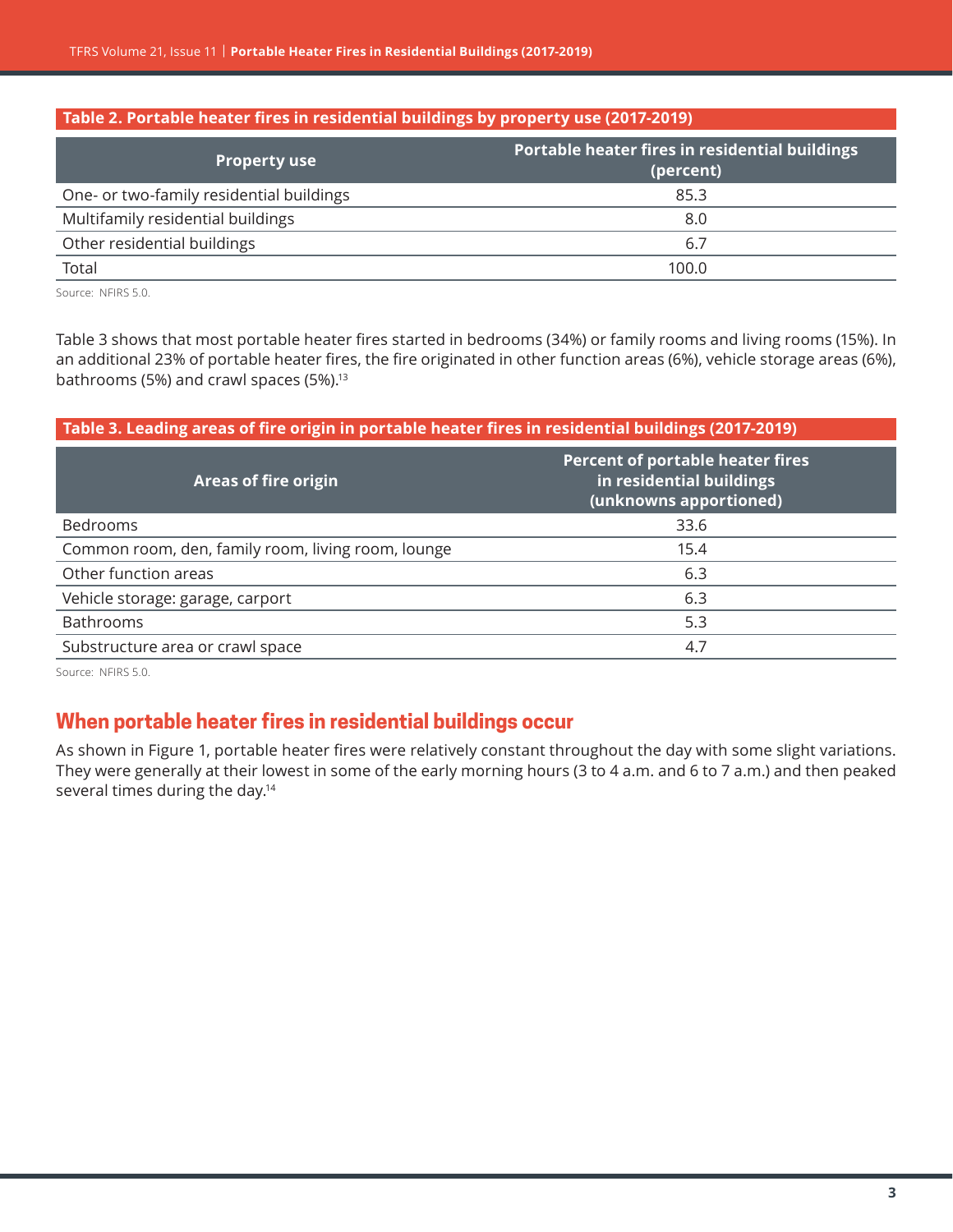

**Figure 1. Portable heater fires in residential buildings by time of alarm (2017-2019)**

Source: NFIRS 5.0. Note: Total does not add up to 100% due to rounding.

Figure 2 shows the pattern of portable heater fires reported to the NFIRS throughout the year. As expected, the number of portable heater fires increased during the late fall and winter months (November through March), peaking in January (25%). From April to September, fire incidence declined from 5% to less than 1%. This is not surprising as the use of portable heaters is less common during the spring, summer and early fall months.



Source: NFIRS 5.0. Note: Total does not add up to 100% due to rounding.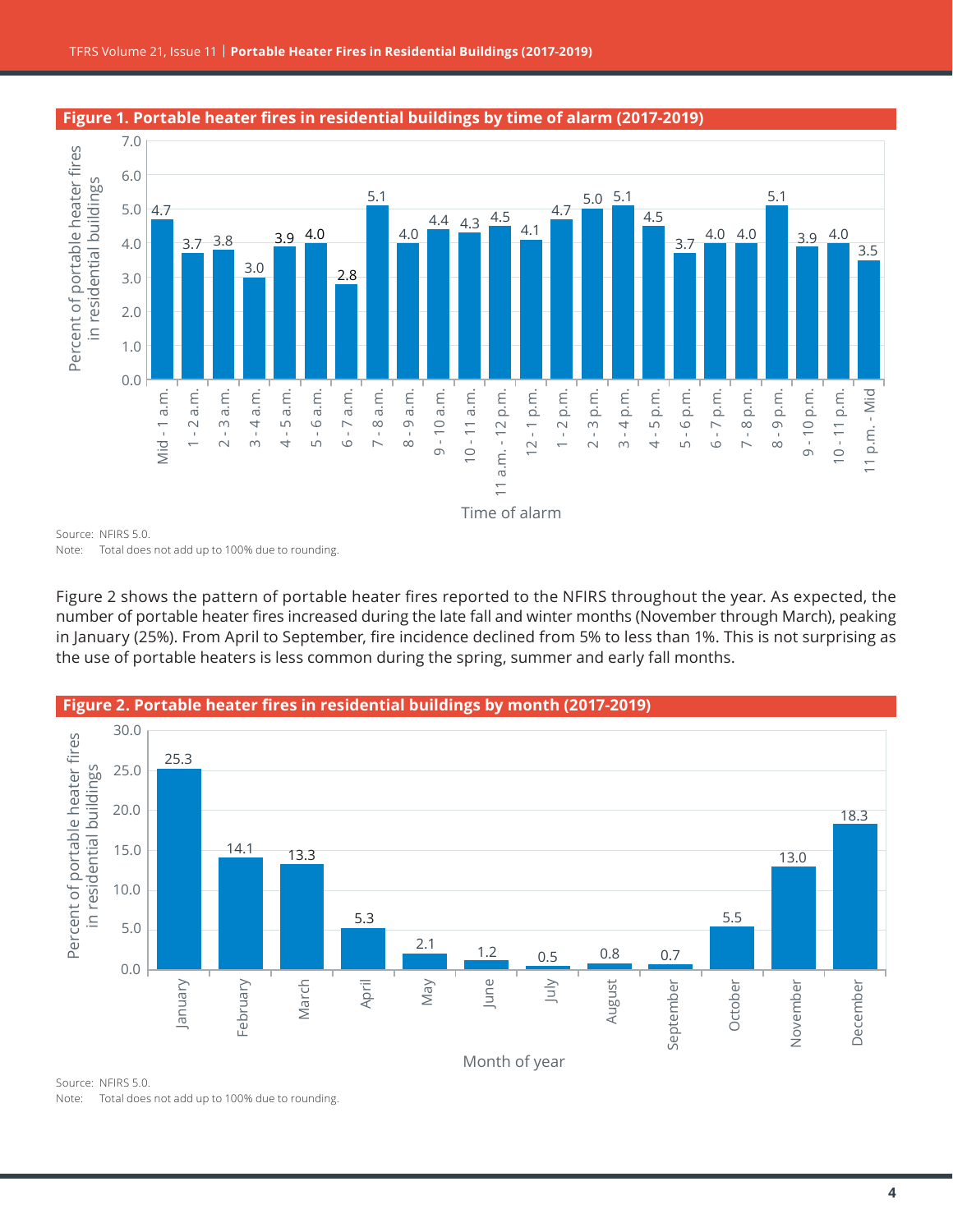## **Fire spread in portable heater fires in residential buildings**

In 50% of portable heater fires, the fire was limited to the object or room of origin (Figure 3). In the remaining 50% of portable heater fires, the fire spread beyond the room of fire origin. When compared to other residential heating-related fires, portable heater fires tended to spread farther throughout the home. Specifically, only 34% of nonconfined heating fires (excluding portable heater fires) in residential buildings spread beyond the room of origin. This increased fire spread may be, in part, why portable heater fires tended to be more serious, as shown by the loss measures in [Table](#page-1-0) 1.



Source: NFIRS 5.0.

Note: Total does not add up to 100% due to rounding.

## **Item first ignited in portable heater fires in residential buildings**

The leading category of items first ignited in portable heater fires, structural component or finish, accounted for 29% of fires (Figure 4). This category includes structural members or framing, exterior trim and finishes, interior wall coverings, insulation within the walls, and floor coverings such as rugs or carpets. The next leading category, soft goods, wearing apparel, accounted for another 24% of portable heater fires. This category includes bedding, curtains and clothing. General materials was the third leading category at 18%.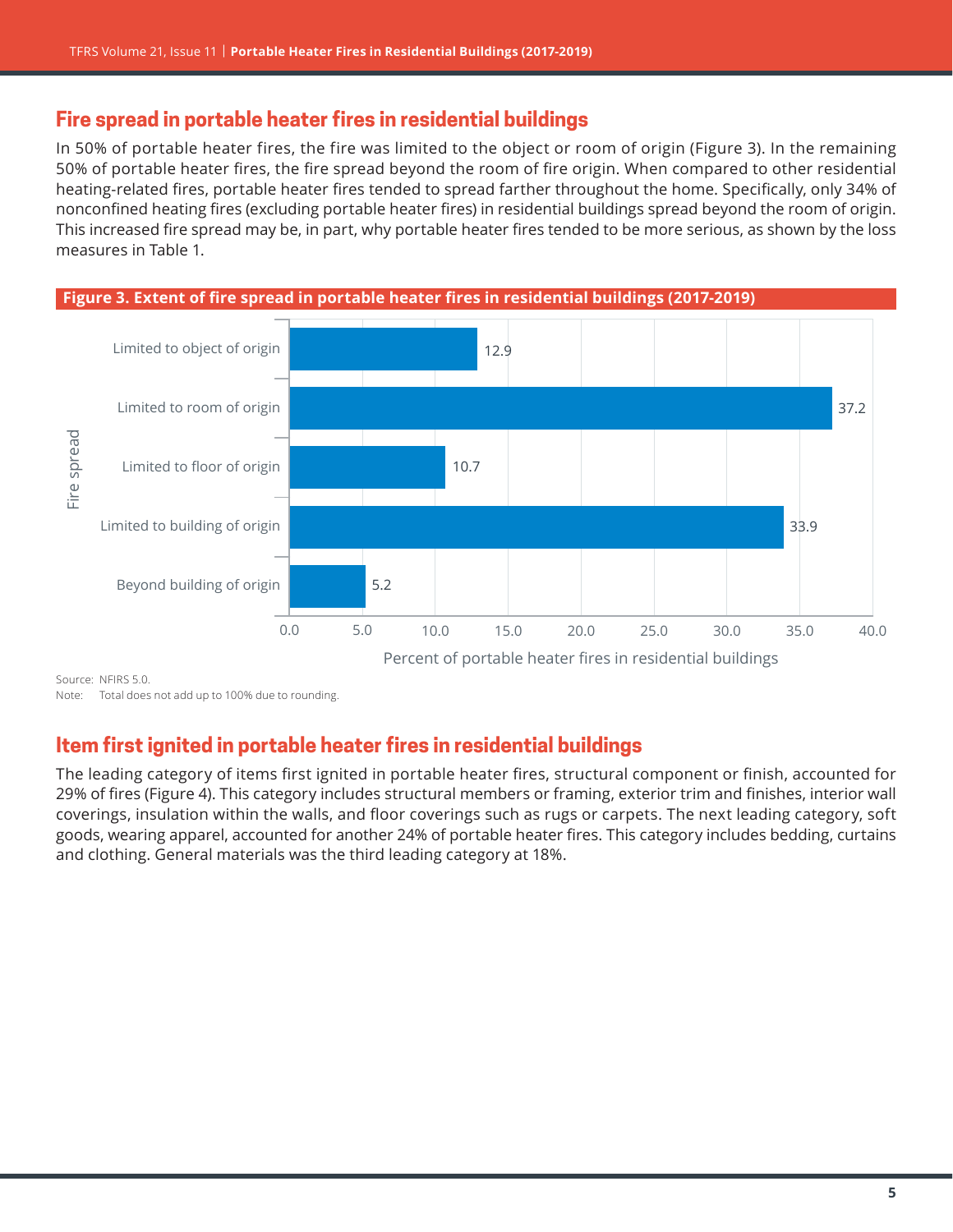

Source: NFIRS 5.0.

Of the fires that originated in bedrooms (Table 3), bedding (such as blankets, sheets and comforters) was the leading item first ignited by portable heaters (16%). Clothing not on a person and electrical wire/cable insulation accounted for another 12% each.

For portable heater fires that originated in family rooms or living rooms, 20% were started with the ignition of upholstered sofas and chairs. Floor coverings, such as rugs, carpets or mats, accounted for 15%, while electrical wire and cable insulation accounted for an additional 13%.

# **Factors contributing to ignition in portable heater fires in residential buildings**

Table 4 shows the leading factors contributing to ignition of portable heater fires. Placing a heat source too close to combustible objects was the leading contributing factor (48%). Unspecified electrical failure, malfunction, was a contributing factor in 12% of portable heater fires, and unattended equipment was a contributing factor in 10% of the fires. These 3 contributing factors played a role in 70% of residential portable heater fires.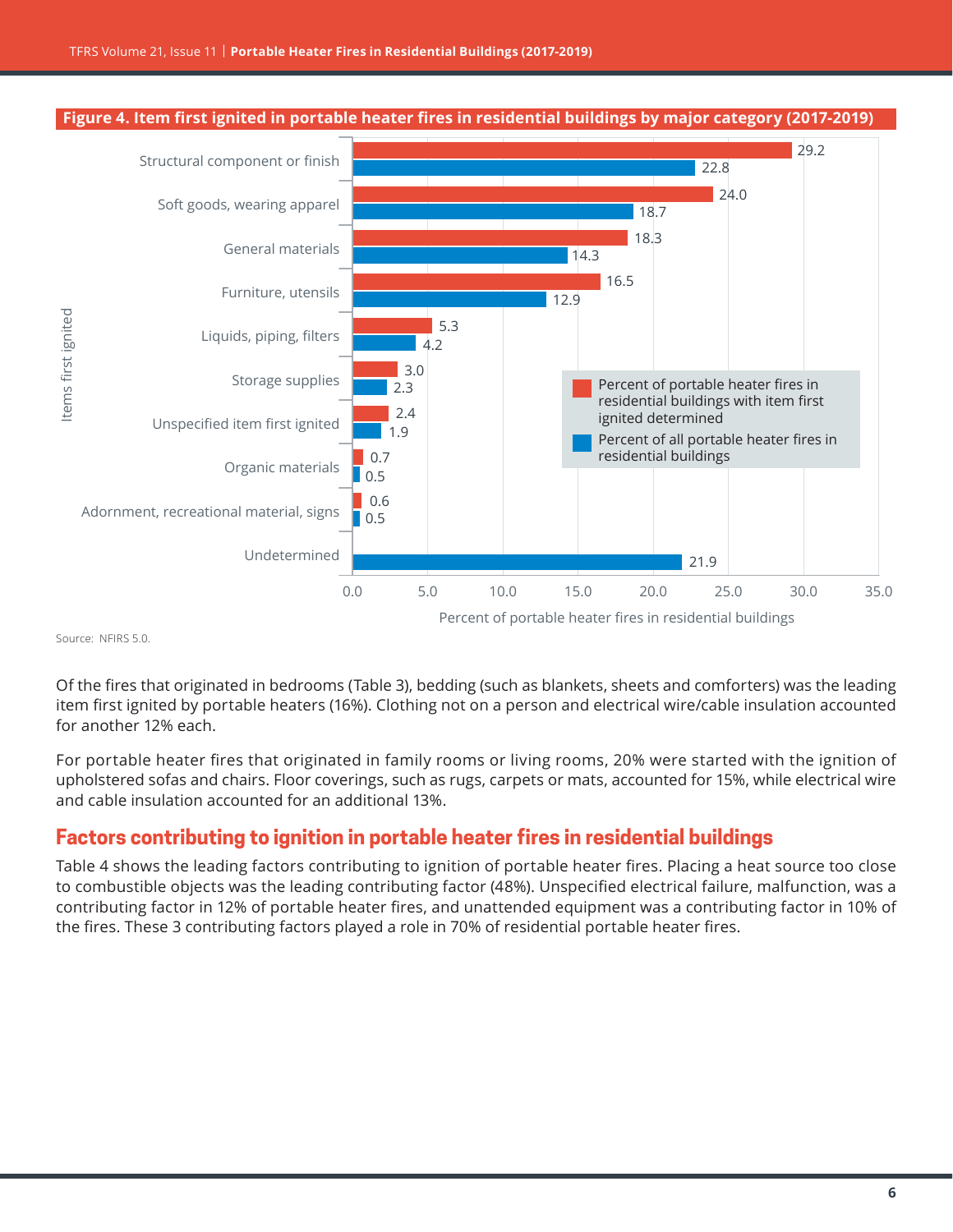#### **Table 4. Leading factors contributing to ignition for portable heater fires in residential buildings (where factors contributing to ignition were specified, 2017-2019)**

| <b>Factors contributing to ignition</b>     | Percent of portable heater fires in<br>residential buildings (unknowns apportioned) |
|---------------------------------------------|-------------------------------------------------------------------------------------|
| Heat source too close to combustibles       | 47.9                                                                                |
| Unspecified electrical failure, malfunction | 12.1                                                                                |
| Unattended equipment                        | 10.0                                                                                |
| Unspecified short-circuit arc               | 5.3                                                                                 |
| Unspecified mechanical failure, malfunction | 4.9                                                                                 |

Source: NFIRS 5.0.

Notes: 1. Includes only incidents where factors that contributed to the ignition of the fire were specified.

2. Multiple factors contributing to fire ignition may be noted for each incident.

# **Portable heater equipment involved in ignition**

Table 5 shows the specific type of portable heater that provided the principal heat source to cause the ignition of the fire. Heaters, including floor furnaces, wall heaters and baseboard heaters, were the leading equipment involved in ignition in 79% of the reported portable heater fires in residential buildings. Oil-filled heaters and catalytic heaters accounted for the remaining 21% of portable heaters involved in the ignition of these fires.

| Table 5. Portable heater equipment involved in ignition in residential buildings fires (2017-2019) |                                                                                        |  |
|----------------------------------------------------------------------------------------------------|----------------------------------------------------------------------------------------|--|
| <b>Equipment involved in ignition</b>                                                              | Percent of portable heater fires in<br>residential buildings<br>(unknowns apportioned) |  |
| Heater: includes floor furnaces, wall heaters and baseboard heaters                                | 79.2                                                                                   |  |
| Heater, oil filled                                                                                 | 11.6                                                                                   |  |
| Heater, catalytic                                                                                  | 9.3                                                                                    |  |

Source: NFIRS 5.0.

Note: Total does not add up to 100% due to rounding.

# **Suppression/alerting systems in portable heater fires in residential buildings**

Fire fatalities and injuries have declined over the last 40 years, partly due to new technologies to detect and extinguish fires. Smoke alarms are present in most homes. In addition, residential sprinklers have gained support from the fire service and many communities.

In this report, "smoke alarms" refer to both smoke alarms and smoke detectors. Smoke alarms are stand-alone devices with their own power source and notification capability. Smoke detectors detect smoke as a component of a larger system containing separate notification capability, typically in larger areas or structures.

The data presented in Tables 7 and 8 show the reported counts from the NFIRS dataset. These counts are not scaled to national estimates of smoke alarms in portable heater fires. In addition, the NFIRS does not allow for the determination of the type of smoke alarm (i.e., photoelectric or ionization) or the location of the smoke alarm with respect to the area of fire origin.

#### Smoke alarms in portable heater fires in residential buildings

As shown in Table 6, smoke alarms were reported as present in 39% of portable heater fires. Smoke alarms were not present in 34% of portable heater fires, and firefighters were unable to determine if a smoke alarm was present in another 25% of these fires. Additionally, smoke alarm presence was not reported in 1% of incidents.[15, 16](#page-12-0) Thus, smoke alarms were potentially missing in 34% to 61% of these fires with the ability to spread and possibly result in fatalities.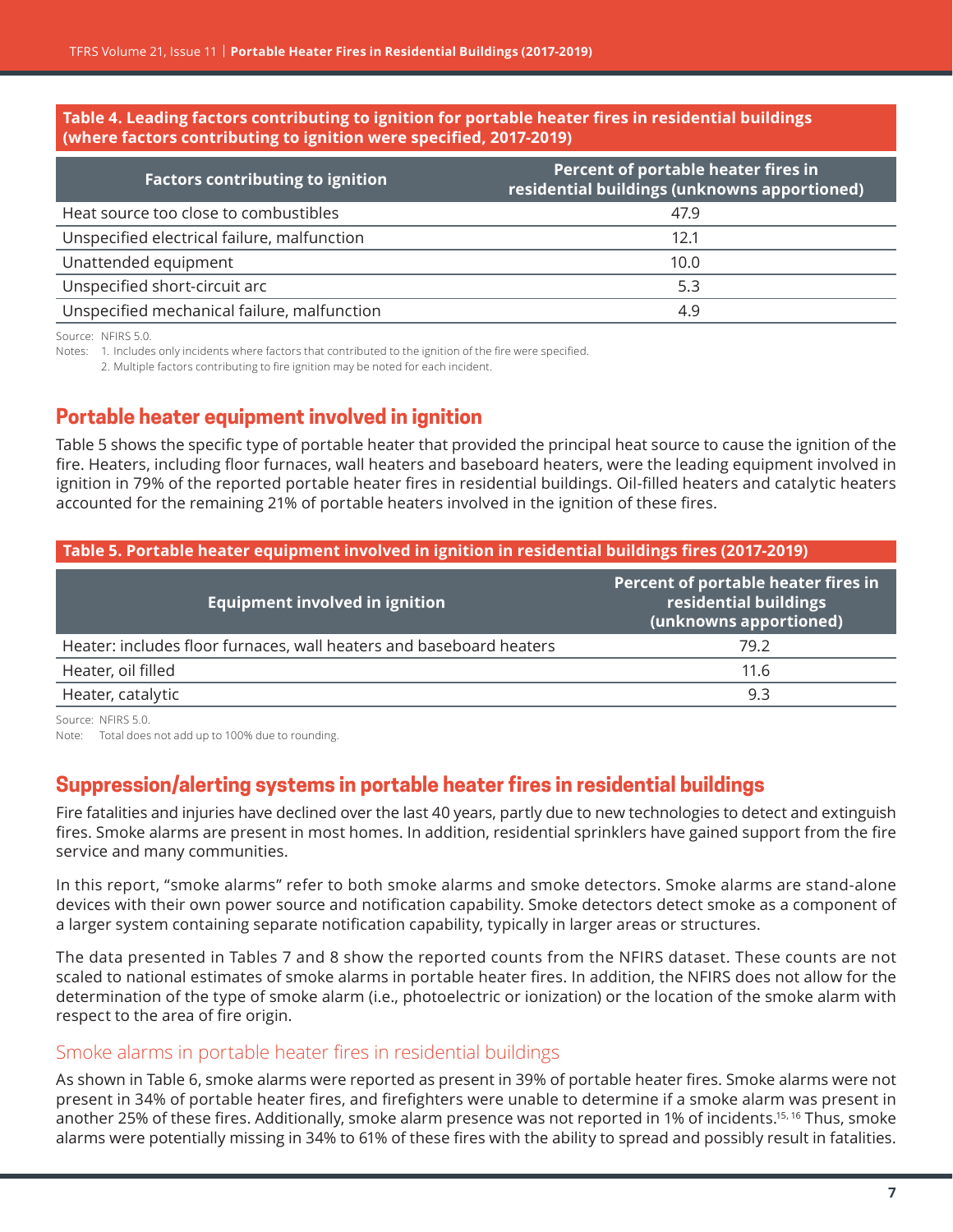| Table 6. Presence of smoke alarms in portable heater fires in residential buildings (2017-2019) |  |  |
|-------------------------------------------------------------------------------------------------|--|--|
| Percent                                                                                         |  |  |
| 39.4                                                                                            |  |  |
| 34.0                                                                                            |  |  |
| 25.2                                                                                            |  |  |
| 1.4                                                                                             |  |  |
| 100.0                                                                                           |  |  |
|                                                                                                 |  |  |

Source: NFIRS 5.0.

While 8% of all portable heater fires occurred in residential buildings that were **not** currently or routinely occupied, these buildings — which are under construction, undergoing major renovation, vacant and the like — are unlikely to have alerting and suppression systems that are in place and, if in place, that are operational. In fact, only 15% of all portable heater fires in unoccupied residential buildings were reported as having smoke alarms that operated. As a result, the detailed smoke alarm analyses in the next section focus on portable heater fires in occupied residential buildings only.

## Smoke alarms in portable heater fires in occupied residential buildings

Smoke alarms were reported as present in 41% of portable heater fires in occupied residential buildings (Table 7). No smoke alarms were present in 33% of portable heater fires in occupied residential buildings, and firefighters were unable to determine if a smoke alarm was present in another 26% of these fires.

When smoke alarms were present (41%) and the alarm operational status was considered, the percentage of smoke alarms reported as present consisted of:

- $\bullet$  Present and operated  $-$  26%.
- $\odot$  Present but did not operate  $-10\%$  (alarm failed to operate, 6%; fire too small, 4%).
- $\bullet$  Present but operational status unknown  $-6\%$ .<sup>[17](#page-12-0)</sup>

When the subset of incidents where smoke alarms were reported as present was analyzed, smoke alarms were reported to have operated in 62% of the incidents. Smoke alarms failed to operate in 13% of the incidents, and in another 10%, the fire was too small to activate the alarm. The operational status of the alarm was undetermined in 15% of the incidents.

If a fire occurs, properly installed and maintained smoke alarms provide an early warning signal to everyone in a home. Smoke alarms help save lives and property.

The USFA continues to partner with other government agencies, nongovernment organizations and fire service organizations to improve and develop new smoke alarm technologies. More information on smoke alarm technologies, performance, training bulletins, and public education and outreach materials can be found at [http://www.usfa.fema.](http://www.usfa.fema.gov/prevention/technology/smoke_fire_alarms.html) [gov/prevention/technology/smoke\\_fire\\_alarms.html](http://www.usfa.fema.gov/prevention/technology/smoke_fire_alarms.html). Additionally, the USFA's position statement on home smoke alarms is available at [https://www.usfa.fema.gov/about/smoke\\_alarms\\_position.html](https://www.usfa.fema.gov/about/smoke_alarms_position.html).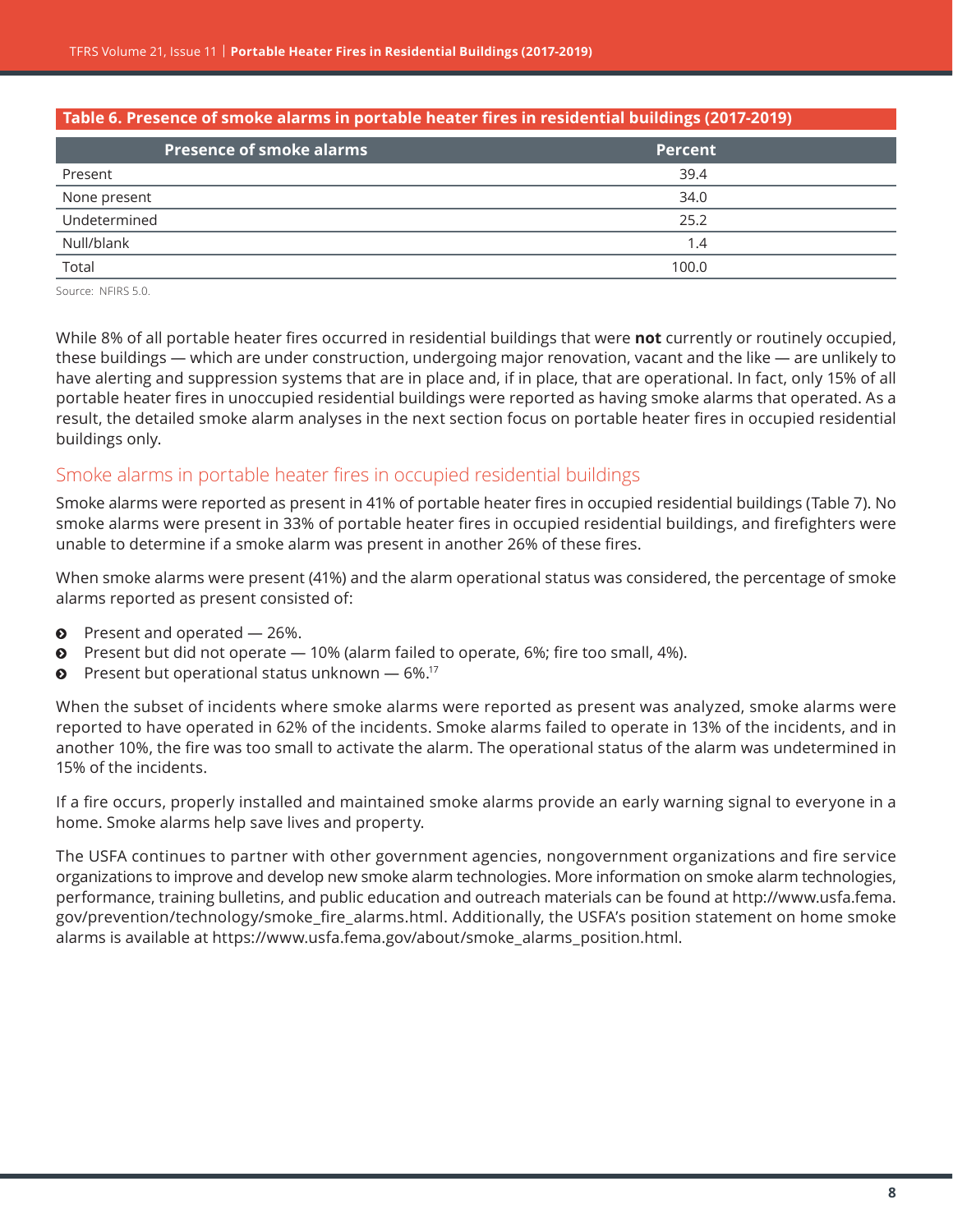| <b>Presence of</b><br>smoke alarms | <b>Smoke alarm operational status</b>  | <b>Smoke alarm effectiveness</b>                              |       | <b>Count Percent</b> |
|------------------------------------|----------------------------------------|---------------------------------------------------------------|-------|----------------------|
|                                    | Fire too small to activate smoke alarm |                                                               | 68    | 4.0                  |
| Present                            |                                        | Smoke alarm alerted occupants,<br>occupants responded         | 308   | 17.9                 |
|                                    | Smoke alarm operated                   | Smoke alarm alerted occupants,<br>occupants failed to respond | 11    | 0.6                  |
|                                    |                                        | No occupants                                                  | 63    | 3.7                  |
|                                    |                                        | Smoke alarm failed to alert occupants                         | 6     | 0.3                  |
|                                    |                                        | Undetermined                                                  | 52    | 3.0                  |
|                                    | Smoke alarm failed to operate          |                                                               | 95    | 5.5                  |
|                                    | Undetermined                           |                                                               | 105   | 6.1                  |
| None present                       |                                        |                                                               | 571   | 33.2                 |
| Undetermined                       |                                        |                                                               | 440   | 25.6                 |
| Total incidents                    |                                        |                                                               | 1,719 | 100.0                |

**Table 7. NFIRS smoke alarm data for portable heater fires in occupied residential buildings (2017-2019)**

Source: NFIRS 5.0.

Notes: 1. The data presented in this table are raw data counts from the NFIRS dataset summed (not averaged) from 2017 to 2019. They do not represent national estimates of smoke alarms in portable heater fires in occupied residential buildings. They are presented for informational purposes.

2. Total does not add up to 100% due to rounding.

## Automatic extinguishing systems in portable heater fires in occupied residential buildings

The analyses presented here also differentiate between occupied and unoccupied housing, as very few reported fires in unoccupied housing have AESs present. Full or partial AESs were present in only 2% of portable heater fires in occupied housing (Table 8).

#### **Table 8. NFIRS automatic extinguishing system data for portable heater fires in occupied residential buildings (2017-2019)**

| <b>AES presence</b>    |       | <b>Count</b> |       | <b>Percent</b> |
|------------------------|-------|--------------|-------|----------------|
| AES present            | 28    |              | 1.6   |                |
| Partial system present |       |              | 0.1   |                |
| AES not present        | 1.645 |              | 95.7  |                |
| Unknown                | 44    |              | 2.6   |                |
| Total incidents        | 1.719 |              | 100.0 |                |

Source: NFIRS 5.0.

Note: The data presented in this table are raw data counts from the NFIRS dataset summed (not averaged) from 2017 to 2019. They do not represent national estimates of AESs in portable heater fires in occupied residential buildings. They are presented for informational purposes.

Residential sprinkler systems help to reduce the risk of deaths and injuries, homeowners insurance premiums, and uninsured property losses. Despite these advantages, many homes do not have AESs, although they are often found in hotels and businesses. Sprinklers are required by code in hotels and many multifamily residences. There are major movements in the U.S. fire service to require sprinklers in all new homes. At present, however, they are largely absent in residences nationwide.[18](#page-12-0)

The USFA and fire service officials across the nation are working to promote and advance residential fire sprinklers. More information on costs and benefits, performance, training bulletins, and public education and outreach materials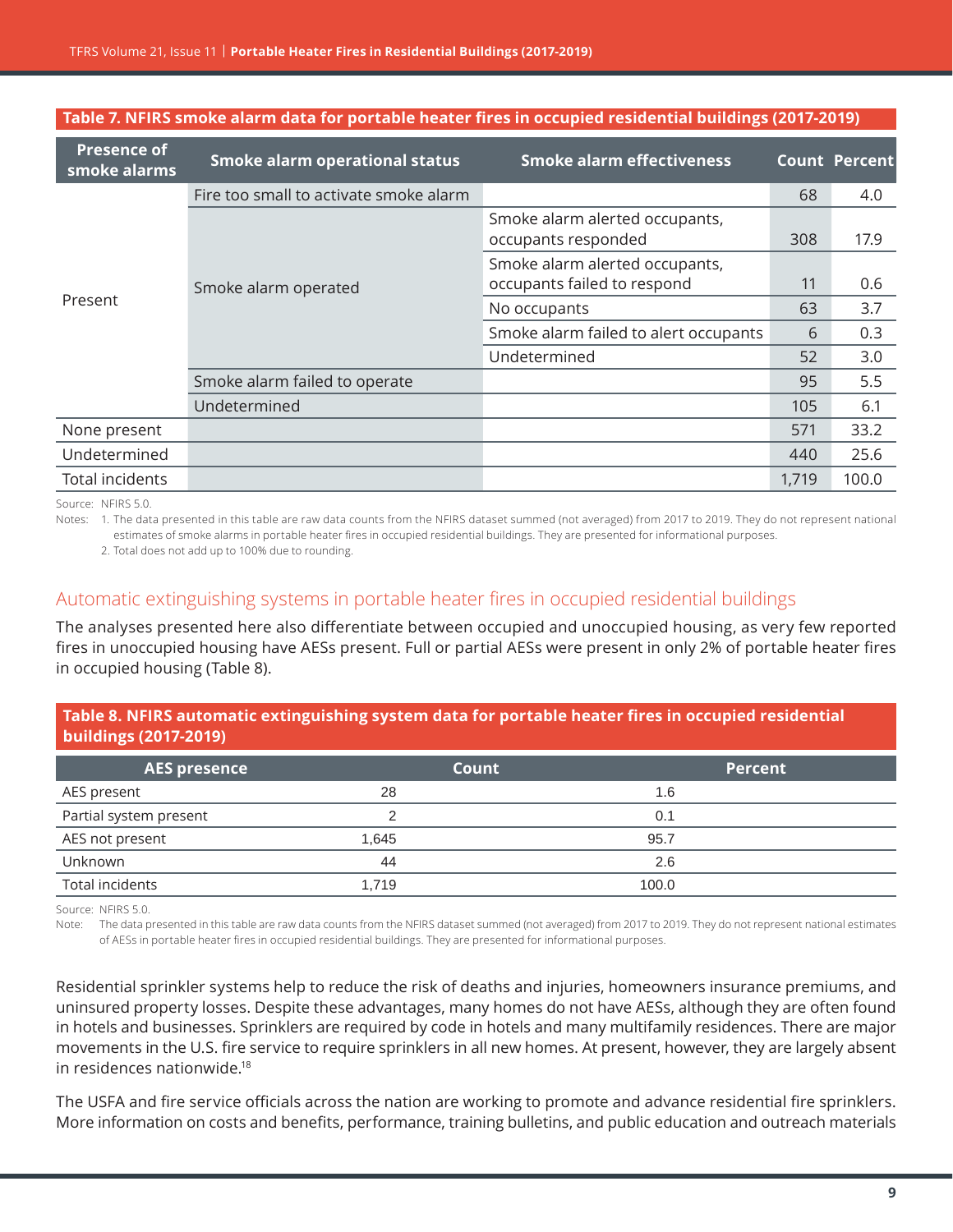regarding residential sprinklers is available at [http://www.usfa.fema.gov/prevention/technology/home\\_fire\\_sprinklers.](http://www.usfa.fema.gov/prevention/technology/home_fire_sprinklers.html) [html](http://www.usfa.fema.gov/prevention/technology/home_fire_sprinklers.html). Additionally, the USFA's position statement on residential sprinklers is available at [http://www.usfa.fema.gov/](http://www.usfa.fema.gov/about/sprinklers_position.html) [about/sprinklers\\_position.html](http://www.usfa.fema.gov/about/sprinklers_position.html).

## **Examples**

The following are recent examples of portable heater fires reported by the media:

- $\odot$  April 2021: One man died as a result of a fire in a New Miami, Ohio, house that lacked electricity. The fire was reported about 7 a.m. and was likely caused by a space heater, which was using electricity run through an extension cord from a neighboring property. The owner of the house was letting the man live in the home even though there was no electricity. The home was considered a total loss because of the fire.[19](#page-12-0)
- ĵ February 2021: The Freeport Fire Department reported that a space heater being too close to combustibles caused a house fire in Freeport, Illinois. Immediately after midnight, a neighbor noticed the fire and called 911. The family who lived in the home was using several space heaters to heat the home. No injuries were reported as the family was not at home at the time of the fire. Several cats, however, died, and the house was deemed a total loss.<sup>[20](#page-12-0)</sup>
- ĵ January 2021: Firefighters reported that a Beacon, New York, house fire was caused by a propane space heater that was being used to heat the home. Beacon firefighters responded to the early morning fire and were on the scene for about 5 hours. Flame damage was limited to the first floor and front porch, but smoke damage occurred throughout the home. The occupants of the home were able to escape without injury.<sup>[21](#page-12-0)</sup>

## **NFIRS data specifications for portable heater fires in residential buildings**

Data for this report were extracted from the NFIRS annual public data release files for 2017, 2018 and 2019. Only version 5.0 data were extracted.

Portable heater fires in residential buildings were defined using the following criteria:

 $\odot$  Incident Types 111, 114, 116, 120 to 123:[22](#page-12-0)

| <b>Incident</b><br><b>Type</b> | <b>Description</b>                                       |
|--------------------------------|----------------------------------------------------------|
| 111                            | <b>Building fire</b>                                     |
| 114                            | Chimney or flue fire, confined to chimney or flue        |
| 116                            | Fuel burner/boiler malfunction, fire confined            |
| 120                            | Fire in mobile property used as a fixed structure, other |
| 121                            | Fire in mobile home used as fixed residence              |
| 122                            | Fire in motor home, camper, recreational vehicle         |
| 123                            | Fire in portable building, fixed location                |

Notes: Incident Types 114 and 116 do not specify if the structure is a building.

**•** Incidents with Aid Types 3 (mutual aid given) and 4 (automatic aid given) were excluded to avoid counting a single incident more than once.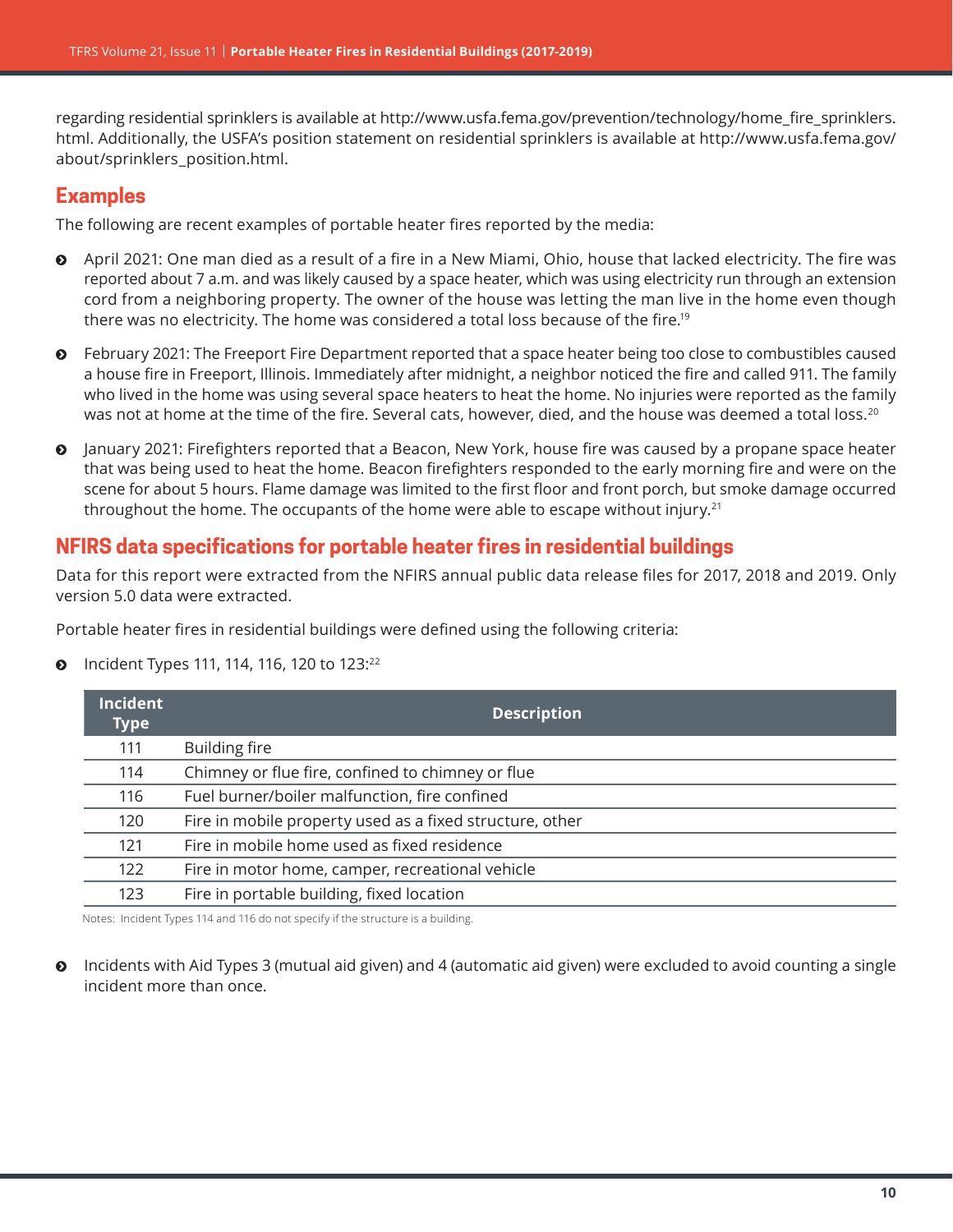Property Use Series 400, which consists of the following:

| <b>Property</b><br><b>Use</b> | <b>Description</b>                         |
|-------------------------------|--------------------------------------------|
| 400                           | Residential, other                         |
| 419                           | One- or two-family dwelling                |
| 429                           | Multifamily dwelling                       |
| 439                           | Boarding/rooming house, residential hotels |
| 449                           | Hotel/motel, commercial                    |
| 459                           | Residential board and care                 |
| 460                           | Dormitory-type residence, other            |
| 462                           | Sorority house, fraternity house           |
| 464                           | Barracks, dormitory                        |

#### $\odot$  Structure Type:

- For Incident Types 114 and 116:
	- $\rightarrow$  1 Enclosed building, or
	- $\rightarrow$  2 Fixed portable or mobile structure, or
	- $\rightarrow$  Structure Type not specified (null entry).
- ▶ For Incident Types 111 and 120 to 123:
	- $\rightarrow$  1 Enclosed building, or
	- $\rightarrow$  2 Fixed portable or mobile structure.
- $\bullet$  The USFA Structure Fire Cause Methodology was used to determine residential building heating fire incidents.<sup>[23](#page-12-0)</sup> Heating fire incidents involving heating stoves and food were believed to be cooking fires. As a result, fires with equipment involved in Ignition Code 124 (stove, heating) and Item First Ignited Code 76 (cooking materials, includes edible materials for man or animal, excludes cooking utensils) were excluded from the heating cause category.

#### $\odot$  Equipment involved in Ignition Codes 141 to 143:

| Equipment<br>$\,$ involved in $\,$<br>ignition | <b>Description</b>                                                                              |
|------------------------------------------------|-------------------------------------------------------------------------------------------------|
| 141                                            | Heater; includes floor furnaces, wall heaters and baseboard heaters; excludes hot water heaters |
| 142                                            | Heater, catalytic                                                                               |
| 143                                            | Heater, oil-filled                                                                              |

 $\odot$  Equipment Portability Code 1 was used to identify portability.

Although voluntary, the NFIRS is the world's largest national, annual database of fire incident information. By contributing to the NFIRS, the fire service is helping to make data-based decisions from local budget development to the identification of national preparedness initiatives. It is important that fire departments participate in the NFIRS and critical that the data they report is complete and accurate so that sound decisions can be made that have impact on community risk and emergency response.

The analyses contained in this report reflect the current methodologies used by the USFA. The USFA is committed to providing the best and most current information on the U.S. fire problem and continually examines its received data and methodology to fulfill this goal. Because of this commitment, data collection strategies and methodological changes are possible and do occur. As a result, analyses and estimates of the fire problem may change slightly over time. Previous analyses and estimates on specific issues (or similar issues) may have used different methodologies or data definitions and may not be directly comparable to the current ones.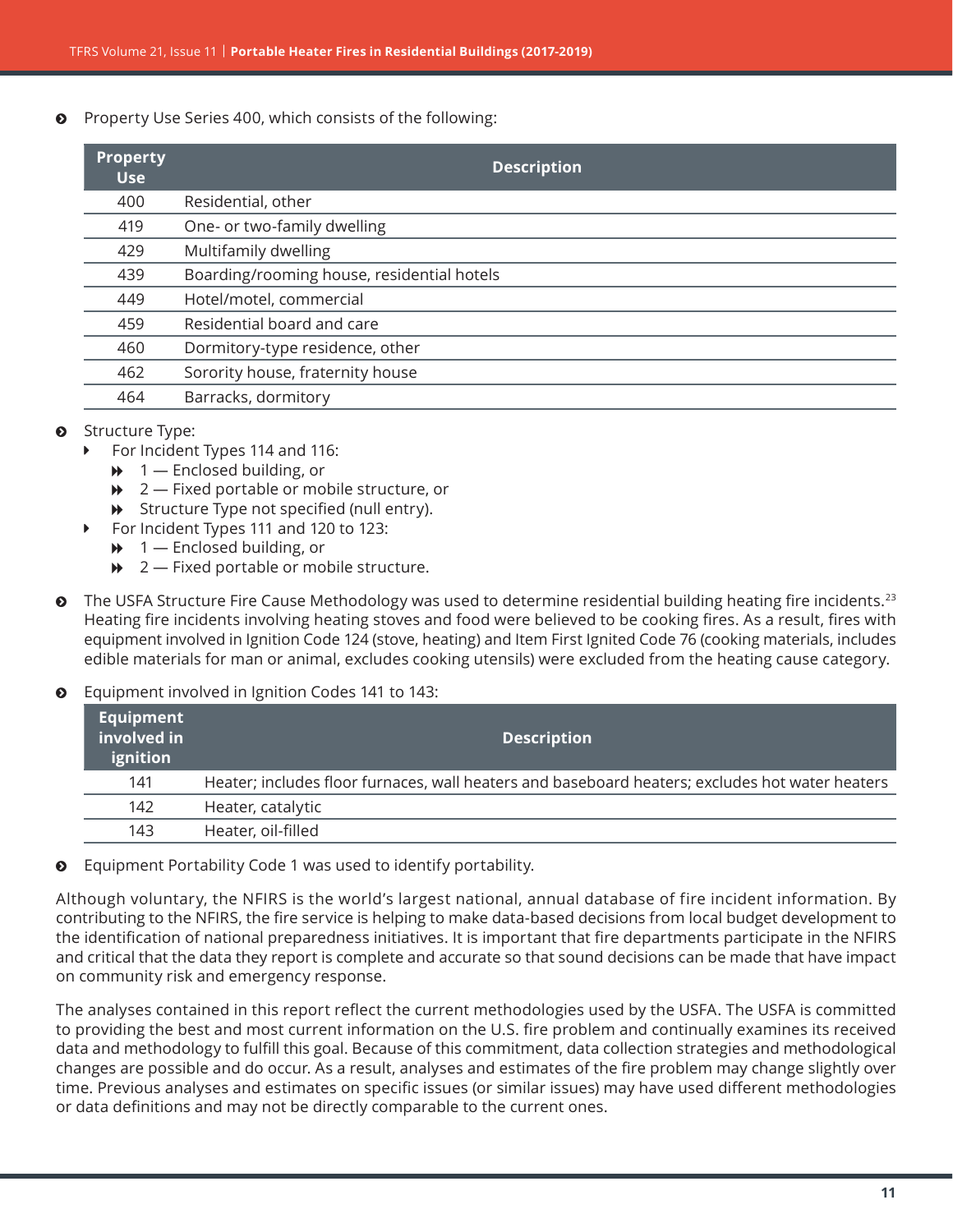<span id="page-11-0"></span>Information regarding the USFA's national estimates for residential building fires, as well as the data sources used to derive the estimates, can be found in the document "Data Sources and National Estimates Methodology Overview for the U.S. Fire Administration's Topical Fire Report Series (Volume 21)," [https://www.usfa.fema.gov/downloads/pdf/](https://www.usfa.fema.gov/downloads/pdf/statistics/data-sources-and-national-estimates-methodology-vol21.pdf) [statistics/data-sources-and-national-estimates-methodology-vol21.pdf](https://www.usfa.fema.gov/downloads/pdf/statistics/data-sources-and-national-estimates-methodology-vol21.pdf). This document also addresses the specific NFIRS data elements analyzed in the topical reports, as well as "unknown" data entries and missing data.

To request additional information, visit:<http://www.usfa.fema.gov/contact.html>. [Provide feedback on this report](http://apps.usfa.fema.gov/contact/dataReportEval?reportTitle=Portable%20Heater%20Fires%20in%20Residential%20Buildings%20(2017-2019)).

## **Notes:**

1 In NFIRS Version 5.0, a structure is a constructed item of which a building is one type. In previous versions of the NFIRS, the term "residential structure" commonly referred to buildings where people live. To coincide with this concept, the definition of a residential structure fire for the NFIRS 5.0 includes only those fires where the NFIRS 5.0 Structure Type is 1 or 2 (enclosed building and fixed portable or mobile structure) with a residential property use. Such structures are referred to as "residential buildings" to distinguish these buildings from other structures on residential properties that may include fences, sheds and other uninhabitable structures. In addition, confined fire incidents that have a residential property use, but do not have a structure type specified, are presumed to occur in buildings. Nonconfined fire incidents that have a residential property use without a structure type specified are considered to be invalid incidents (structure type is a required field) and are not included.

<sup>2</sup>The term "residential buildings" includes what are commonly referred to as "homes," whether they are one- or two-family dwellings or multifamily buildings. It also includes manufactured housing, hotels and motels, boarding houses or residential hotels, dormitories, sorority/ fraternity houses, assisted living facilities, and halfway houses — residences for formerly institutionalized individuals (patients with mental disabilities, drug addicts or those formerly incarcerated) that are designed to facilitate their readjustment to private life. The term "residential buildings" does not include institutions, such as prisons, nursing homes, juvenile care facilities or hospitals, even though people may reside in these facilities for short or long periods of time.

<sup>3</sup>National estimates are based on 2017 to 2019 native Version 5.0 data from NFIRS, residential structure fire loss estimates from the National Fire Protection Association's (NFPA's) annual surveys of fire loss, and the USFA's residential building fire loss estimates: [http://www.usfa.](http://www.usfa.fema.gov/data/statistics/order_download_data.html) [fema.gov/data/statistics/order\\_download\\_data.html](http://www.usfa.fema.gov/data/statistics/order_download_data.html). Further information on the USFA's residential building fire loss estimates can be found in the "National Estimates Methodology for Building Fires and Losses," August 2012, [http://www.usfa.fema.gov/downloads/pdf/statistics/](http://www.usfa.fema.gov/downloads/pdf/statistics/national_estimate_methodology.pdf) [national\\_estimate\\_methodology.pdf](http://www.usfa.fema.gov/downloads/pdf/statistics/national_estimate_methodology.pdf). For detailed information regarding the NFPA's survey methodology, see the NFPA's "Methodology used in calculating national estimates from NFPA's 2020 fire experience survey," August 2021, [https://www.nfpa.org/-/media/Files/News-and-Research/](https://www.nfpa.org/-/media/Files/News-and-Research/Fire-statistics-and-reports/US-Fire-Problem/Methodsfirelossandothers.ashx) [Fire-statistics-and-reports/US-Fire-Problem/Methodsfirelossandothers.ashx.](https://www.nfpa.org/-/media/Files/News-and-Research/Fire-statistics-and-reports/US-Fire-Problem/Methodsfirelossandothers.ashx) In this topical report, fires are rounded to the nearest 100, deaths to the nearest 5, injuries to the nearest 25 and dollar loss to the nearest million dollars.

4For this analysis, portable heater fires in residential buildings are defined as those residential buildings (defined above in endnote 2) for which the cause of the fire was determined to be portable heaters.

<sup>5</sup>Space heaters may be fixed (stationary) or portable. Space heaters typically include heating and wood stoves, heaters (including portable kerosene heaters, portable electric heaters, oil-filled heaters and catalytic heaters), local furnaces and fireplace inserts.

<sup>6</sup>Fire department participation in the NFIRS is voluntary; however, some states do require their departments to participate in the state system. Additionally, if a fire department is a recipient of a Fire Act Grant, participation is required. From 2017 to 2019, 68% of the NFPA's annual average estimated 1,309,800 fires to which fire departments responded were captured in the NFIRS. Thus, the NFIRS is not representative of all fire incidents in the U.S. and is not a "complete" census of fire incidents. Although the NFIRS does not represent 100% of the incidents reported to fire departments each year, the enormous dataset exhibits stability from one year to the next without radical changes. Results based on the full dataset are generally similar to those based on part of the data.

<sup>7</sup>In the NFIRS, confined fires are defined by Incident Type Codes 113 to 118.

<sup>8</sup>The NFIRS distinguishes between "content" and "property" loss. Content loss includes losses to the contents of a structure due to damage by fire, smoke, water and overhaul. Property loss includes losses to the structure itself or to the property itself. Total loss is the sum of the content loss and the property loss. For confined fires, the expectation is that the fire did not spread beyond the container (or rubbish for Incident Type Code 118), and hence there was no property damage (damage to the structure itself) from the flames. However, there could be property damage as a result of smoke, water and overhaul.

<sup>9</sup>The average fire death and fire injury loss rates computed from the national estimates do not agree with average fire death and fire injury loss rates computed from NFIRS data alone. The fire death rate computed from national estimates is (1,000 x 65/1,100) = 59.1 deaths per 1,000 portable heater fires in residential buildings, and the fire injury rate is (1,000 x 150/1,100) = 136.4 injuries per 1,000 portable heater fires in residential buildings.

<sup>10</sup>"Heating Fires in Residential Buildings (2017-2019)," USFA, November 2021, Volume 21, Issue 10, https://www.usfa.fema.gov/downloads/pdf/ statistics/v21i10.pdf.

<sup>11</sup>"One- and two-family residential buildings" include detached dwellings, manufactured homes, mobile homes not in transit and duplexes. "Multifamily residential buildings" include apartments, town houses, row houses, condominiums and other tenement properties. "Other residential buildings" include boarding/rooming houses, hotels/motels, residential board and care facilities, dormitory-type residences, sorority/ fraternity houses, and barracks.

<sup>12</sup>"Residential Building Fires (2017-2019)," USFA, May 2021, Volume 21, Issue 2, <https://www.usfa.fema.gov/downloads/pdf/statistics/v21i2.pdf>. 13Total does not add up to 23% due to rounding.